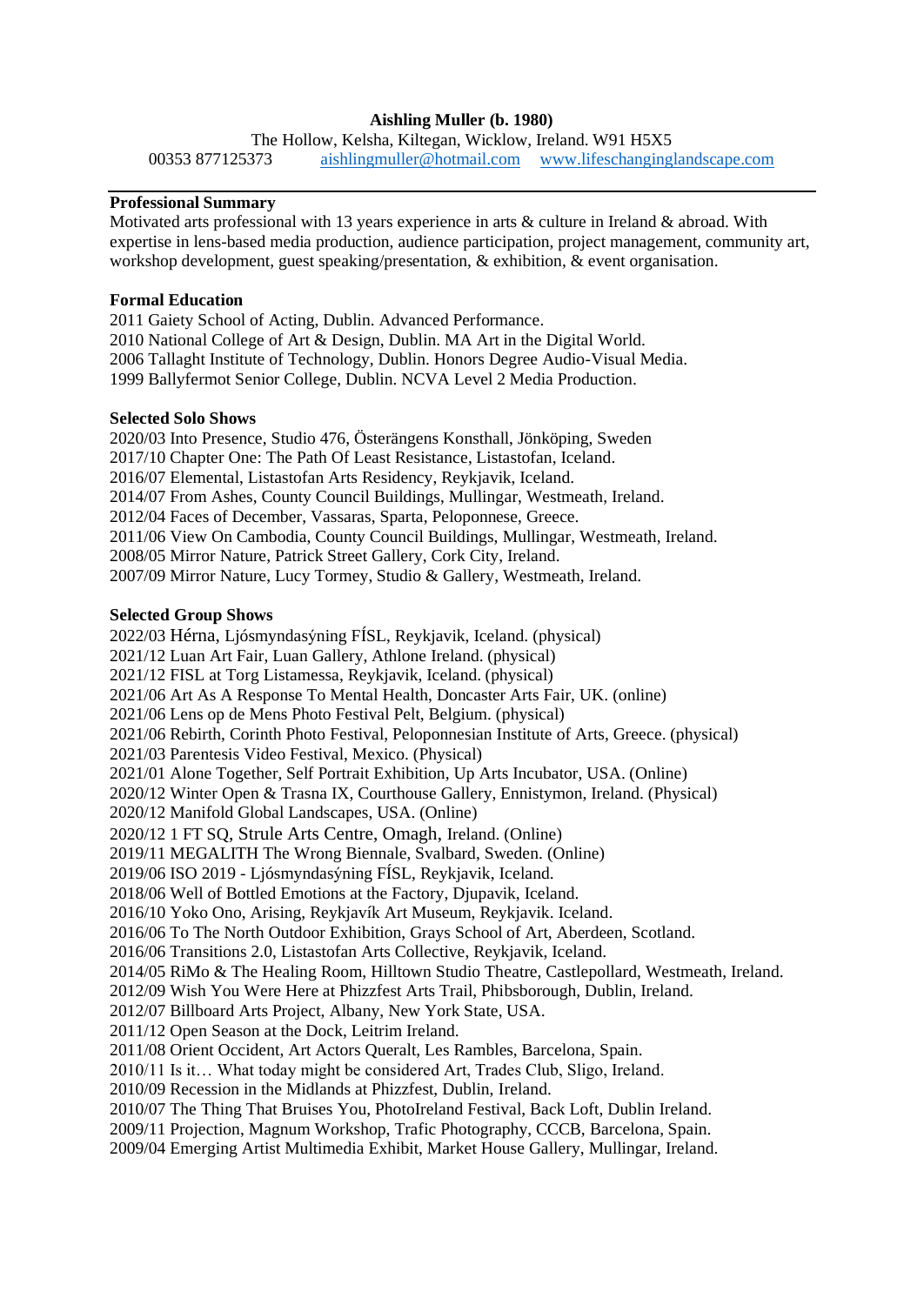## **Memberships & Residencies**

2021 Oceania, Meeting of the Waters, Locative Media Project, Canberra University, Australia. 2021 Participant of Activism & Social Change Salon with Art Quest, UK. 2021 Role Model INSPA Irish National School Photography Awards 2020, 2021, 2022, Professional Member, Visual Artist, Ireland. 2019 FÍSL, Icelandic Contemporary Photography Association, Reykjavik, Iceland. 2016 Artist In Residence, Listastofan, Non-profit Arts Space, Reykjavik, Iceland. 2007 Licentiate, Irish Photographic Federation, Ireland.

## **Community Projects**

2015 Facilitator, Week-long Photo Marathons, SEEDS NGO, Reykjavik, Iceland. 2014 Facilitation, Farrelly's First Wednesdays, Monthly Art, Oldcastle Meath, Ireland. 2014 Director Equivox Writers Group, Drama Festival, Oldcastle Meath, Ireland. 2011 Freedom to Create (FTC), Workshop & Exhibition, Kinnegad, Westmeath, Ireland.

#### **Awards & Shortlists**

2021 Shortlisted, Bartur Photo Award in the Climate Change Category, UK. 2021 Winner, Rebirth, Corinth Photo Festival, Peloponnesian Institute of Arts. 2021 Shortlisted, Kolga Tbilisi Photo Award Georgia. 2021 Shortlisted, Gravity Festival, Good Earth Foundation, France. 2020 Honorable Mention, Fine Art Landscape Professional, Toyko International Foto Awards. 2020 Finalist Lensflare, Fine Art Landscape, International Photography Awards, Bangladesh. 2011 Art In Context Residency Scheme (FTC), Westmeath County Council, Ireland. 2020, 2013, 2011, 2010, 2008, 2007. Artist Bursary, Westmeath County Council, Ireland. 2009 Emerging Artist Scheme, Westmeath County Council, Ireland.

#### **Recent Publication**

2022/02 Transformation, Berlin Explorer Editorial, Berlin, Germany. (printed group zine) 2021/11 At a Distance #5, Alastra Press, USA. (printed group zine) 2021/06 Flora Fiction Literary Magazine Summer. (printed group zine) 2021/05 Printed in Coin Operated Press, Earth Zine, UK. (Printed group zine) 2021/04 Printed in Lose the Film's Zine, titled "Self", USA. (Printed group zine) 2021/02 Printed in Grimoire Fanzine Volume 4, Tunisia. (Online group zine)

## **Additional Training Workshops**

2022 Art as a path to inner schooling, The Centre for Applied Jungian Studies, USA. 2021 Cleaning the House, Durational Performance, Marina Abramović Institute, Greece. 2021 Photographic Editing with Fabio Cunla at Kolga Tbilisi Photo Awards. 2021 Get Set Training with the Design Craft Council, Ireland. 2021 Craftlink Product & Business Development Programme with Eddie Shanahan. 2021 Editing a picture story with José Sarmento Matos, Kolga Tbilisi Photo Awards. 2021 Community Storytelling Workshop, FemLENS Ireland, Kolga Tbilisi Photo Awards. 2021 Photography as language: from image to book, Image Threads, Kolga Tbilisi Photo Award. 2018 Socially Engaged Art Projects: Community & Participation, Node Online. 2017 Meeting Shadow, Performance W/S Martina Kartelo, Reykjavik, Iceland. 2015 Theatre Of The Oppressed W/S Martina Kartelo, Listastofan, Reykjavik, Iceland. 2014 Performance Arts Training with El Putnam, Hilltown Studio, Westmeath, Ireland. 2013 Digital Audio Training with David Stalling, Hilltown Studio, Westmeath, Ireland. 2010 Magnum Photos London, Professional Practice Workshop, London, England. 2010 Adobe Photoshop Essentials CS5, Big Wave Media Training, Dublin, Ireland. 2010 Apple Certified Pro FinalCut, Big Wave Media Training Dublin, Ireland. 2009 Magnum Workshop, Chris Steele Perkins, Trafic Photography, Barcelona, Spain.